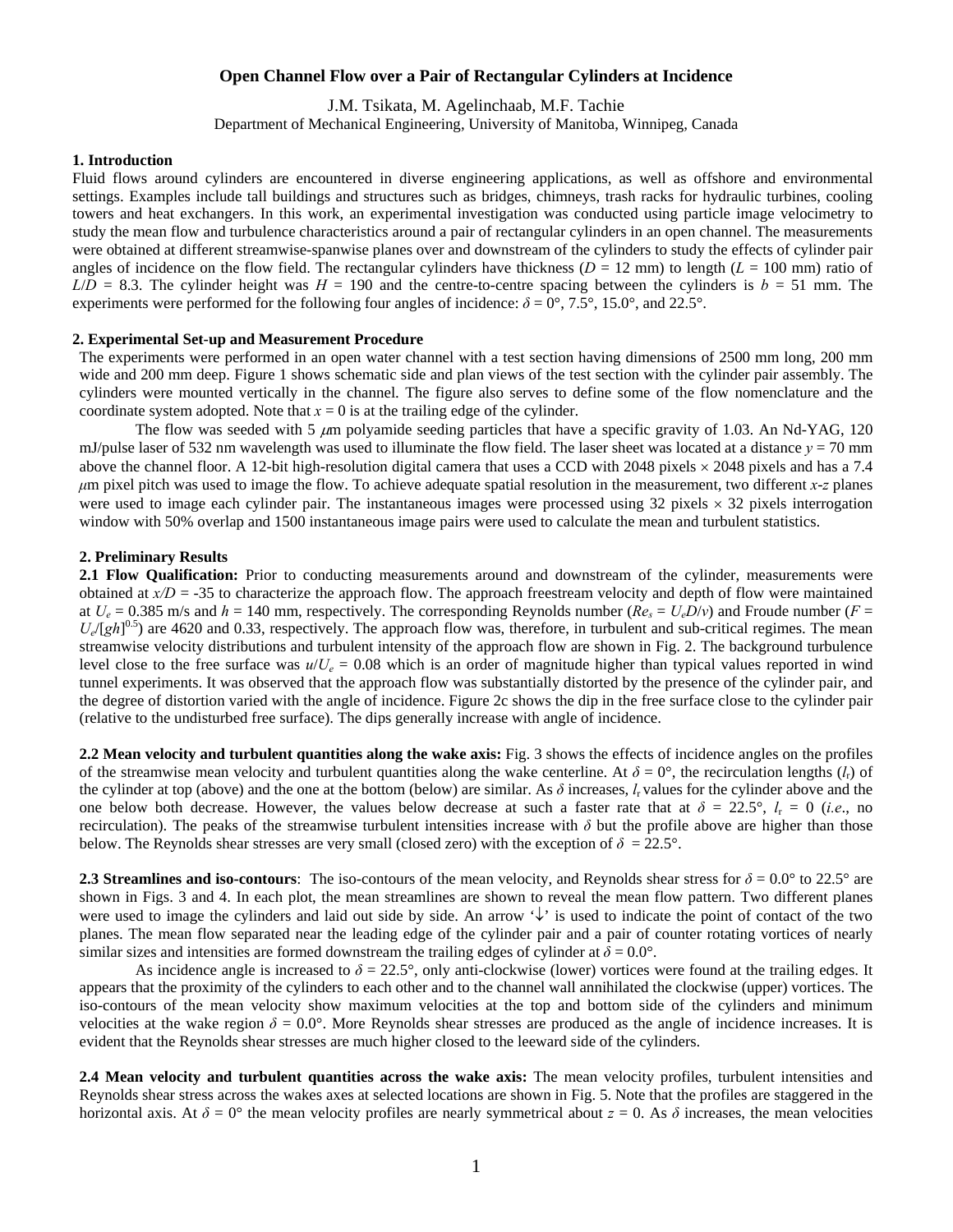increase and become increasingly asymmetric. The peak values of the turbulent intensities and Reynolds shear stresses also increase with *δ*.

## **3. Final Paper**

The final paper will provide a comprehensive summary of prior studies and detailed description of the experimental set up and measurement procedure. Profiles of the mean velocities and turbulence statistics along and across the wakes axes will be discussed in more details in the context of prior studies. The physical insight as well as the comprehensive data sets obtained in this turbulent shear flow field will be very useful for validating future results from numerical simulations.



Fig. 1: Side (a) and plan (b) views of test section



Fig. 2: Mean velocity distribution (a), streamwise turbulent intensity (b), and dip in the free surface close to the cylinders, (c). Symbols in (c):  $\delta = 0.0^{\circ}$  ( $\star$ ), 7.5° ( $\bullet$ ) 15.0° ( $\Delta$ ) 22.5° ( $\Box$ ).



Fig. 3: Streamwise mean velocity distribution (a), turbulent intensity (b), and Reynolds shear stress along the wake axis for  $\delta$  $= 0.0^{\circ}$  and 22.5°. Symbols: above  $\delta = 0.0^{\circ}$  (O), 22.5° ( $\triangle$ ); below  $\delta = 0.0^{\circ}$  ( $\bullet$ ), 22.5° ( $\triangle$ ).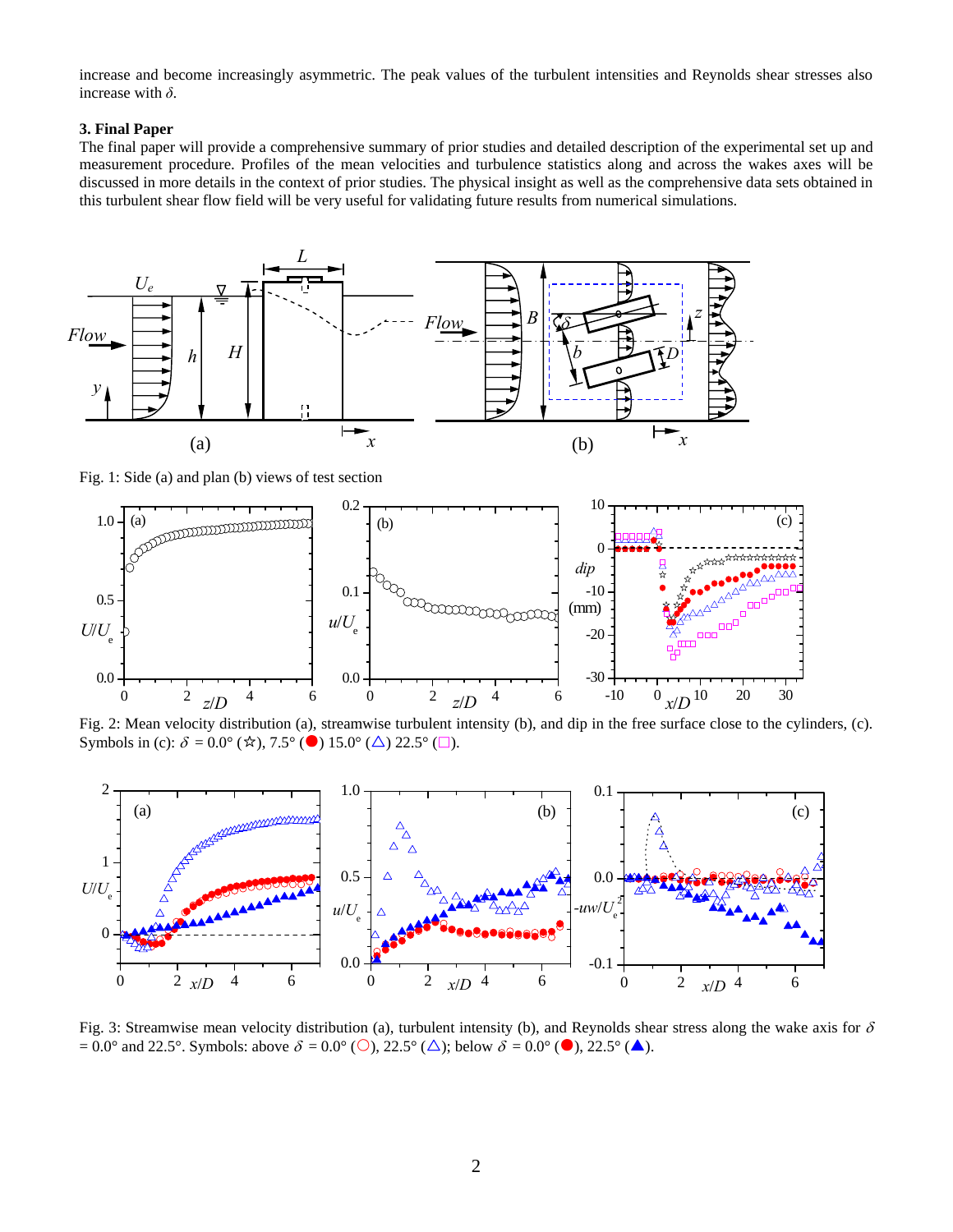

Fig. 4: Iso-contours of mean velocity ( $U^* = U/U_e$ ) for incidence angles of  $\delta = 0.0^{\circ}$  (a), 7.5° (b) 15.0° (c) 22.5° (d).



Fig. 5: Iso-contours of Reynolds shear stress  $(uw^* = uw/U_e^2)$  for incidence angles of  $\delta = 0.0^{\circ}$  (a), 7.5° (b) 15.0° (c) 22.5° (d).